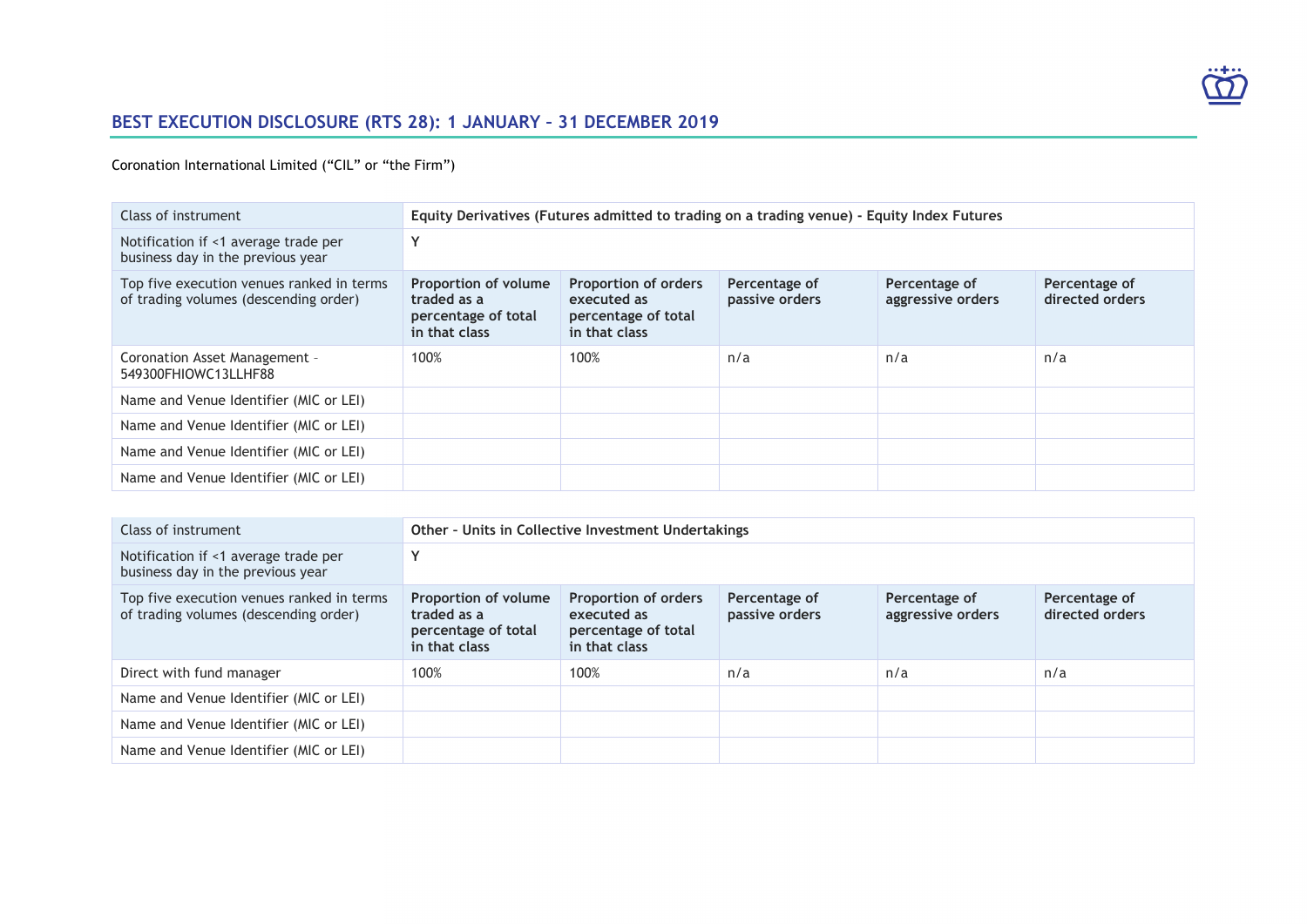### QUALITATIVE INFORMATION

| A summary of the analysis and<br>conclusions the firm draws from its<br>detailed monitoring of the quality of<br>execution obtained on the execution<br>venues where it executed all client<br>orders in the previous year                          | Equity Derivatives (Futures and Options admitted to trading on a trading venue, Swaps and other Equity Derivatives)<br>The Firm delegates execution in equity derivatives (S&P Futures) to Coronation Asset Management (Pty) Ltd ("CAM").<br>These transactions are carried out under the terms of the Coronation Group Order Execution Policy. CAM makes a<br>Quarterly Declaration to CIL confirming that these transactions have been carried out in accordance with the Group Order<br>Execution Policy.<br>Other - Units in Collective Investment Undertakings<br>Transactions in fund units are purchased or redeemed directly from the investment manager of the relevant fund. As there<br>is only one execution venue in each instance to place the order, CIL utilises that venue irrespective of the execution<br>factors such as price, cost, speed or any other consideration. |
|-----------------------------------------------------------------------------------------------------------------------------------------------------------------------------------------------------------------------------------------------------|---------------------------------------------------------------------------------------------------------------------------------------------------------------------------------------------------------------------------------------------------------------------------------------------------------------------------------------------------------------------------------------------------------------------------------------------------------------------------------------------------------------------------------------------------------------------------------------------------------------------------------------------------------------------------------------------------------------------------------------------------------------------------------------------------------------------------------------------------------------------------------------------|
| An explanation of the relative<br>importance the firm gave to the<br>execution factors of price, costs, speed,<br>likelihood of execution or any other<br>consideration including qualitative<br>factors when assessing the quality of<br>execution | See answer above.                                                                                                                                                                                                                                                                                                                                                                                                                                                                                                                                                                                                                                                                                                                                                                                                                                                                           |
| A description of any close links, conflicts<br>of interests, and common ownerships<br>with respect to any execution venues<br>used to execute orders                                                                                                | The Firm is part of the same Group as the entities executing (in an agency capacity) the transactions. There is complete<br>alignment of interests in terms of obtaining the best possible result for the client.                                                                                                                                                                                                                                                                                                                                                                                                                                                                                                                                                                                                                                                                           |
| A description of any specific<br>arrangements with any execution venues<br>regarding payments made or received,<br>discounts, rebates or non-monetary<br>benefits received                                                                          | Neither CIL nor CAM have entered into any arrangements with execution venues regarding payments made or received,<br>discounts or non-monetary benefits that would compromise their ability to meet their obligations in regards to best<br>execution, conflicts of interest or inducements.<br>CIL and CAM will pay for any research from their own P&L in relation to any directly managed international (non-South<br>African) strategies and as such have arrangements in place to remunerate certain firms for the receipt of such research.<br>CIL has not received any minor non-monetary benefits from execution venues during the year.                                                                                                                                                                                                                                            |
| An explanation of the factors that led to<br>a change in the list of execution venues<br>listed in the firm's execution policy, if<br>such a change occurred                                                                                        | The list of execution venues referenced above did not change during the period under review.                                                                                                                                                                                                                                                                                                                                                                                                                                                                                                                                                                                                                                                                                                                                                                                                |
| An explanation of how order execution<br>differs according to client categorisation,                                                                                                                                                                | CIL's clients are exclusively professional clients. In any event, from an order execution perspective, CAM does not treat<br>one client category differently from any other client category.                                                                                                                                                                                                                                                                                                                                                                                                                                                                                                                                                                                                                                                                                                |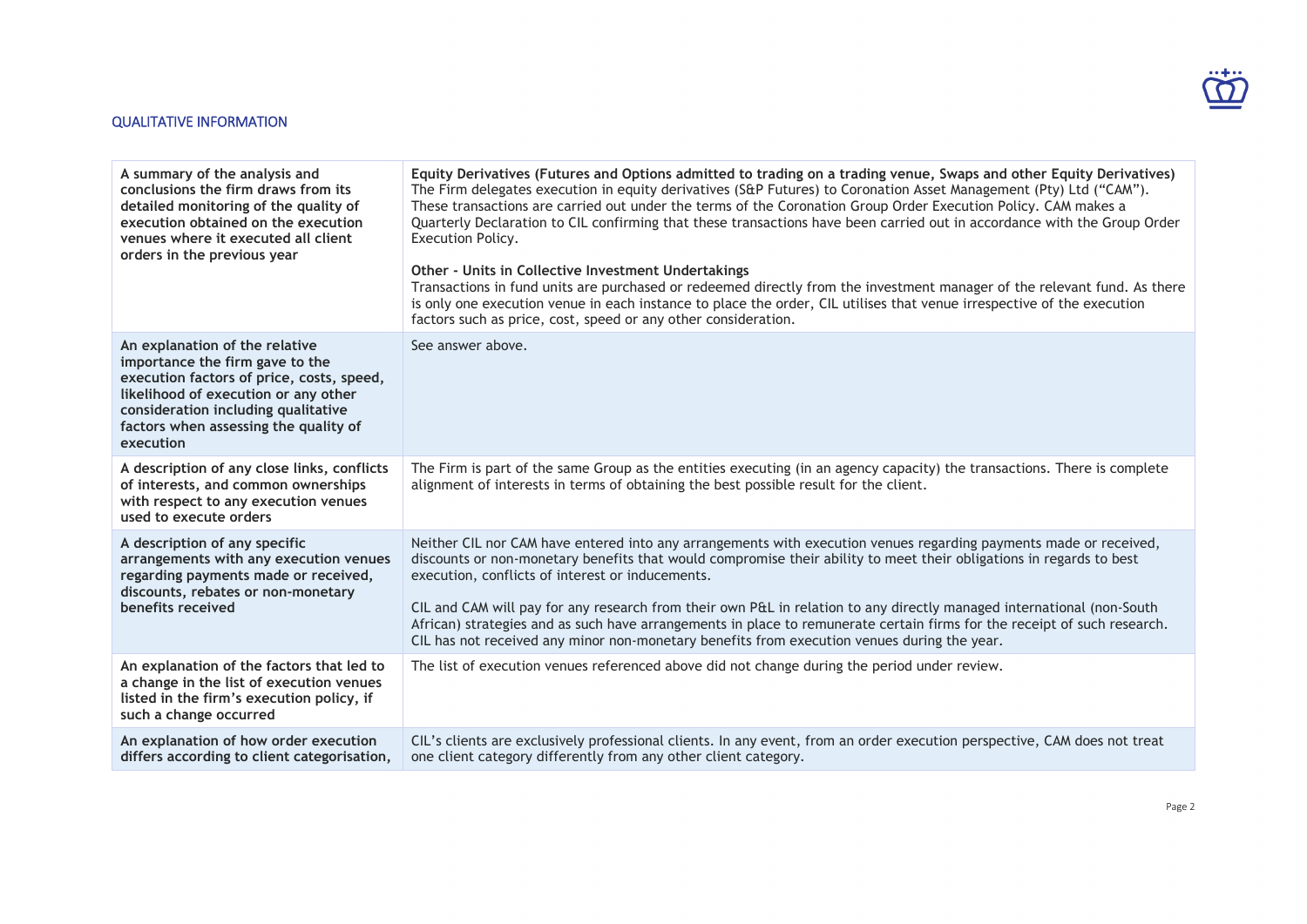

| where the firm treats categories of<br>clients differently and where it may<br>affect the order execution arrangements                                                                                                                                                                     |                                                                                                                    |
|--------------------------------------------------------------------------------------------------------------------------------------------------------------------------------------------------------------------------------------------------------------------------------------------|--------------------------------------------------------------------------------------------------------------------|
| An explanation of whether other criteria<br>were given precedence over immediate<br>price and cost when executing retail<br>client orders and how these other<br>criteria were instrumental in delivering<br>the best possible result in terms of the<br>total consideration to the client | Neither the Firm, nor CAM on the Firm's behalf, executes retail client orders.                                     |
| An explanation of how the Firm has used<br>any data or tools relating to the quality<br>of execution, including any data<br>published under Commission Delegated<br>Regulation (EU) 2017/575                                                                                               | Not applicable in view of the current execution strategy of the Firm.                                              |
| Where applicable, an explanation of how<br>the investment firm has used output of a<br>consolidated tape provider established<br>under Article 65 of Directive<br>2014/65/EU.                                                                                                              | Not applicable, as there were no such CTPs available in Europe during the period to which this disclosure relates. |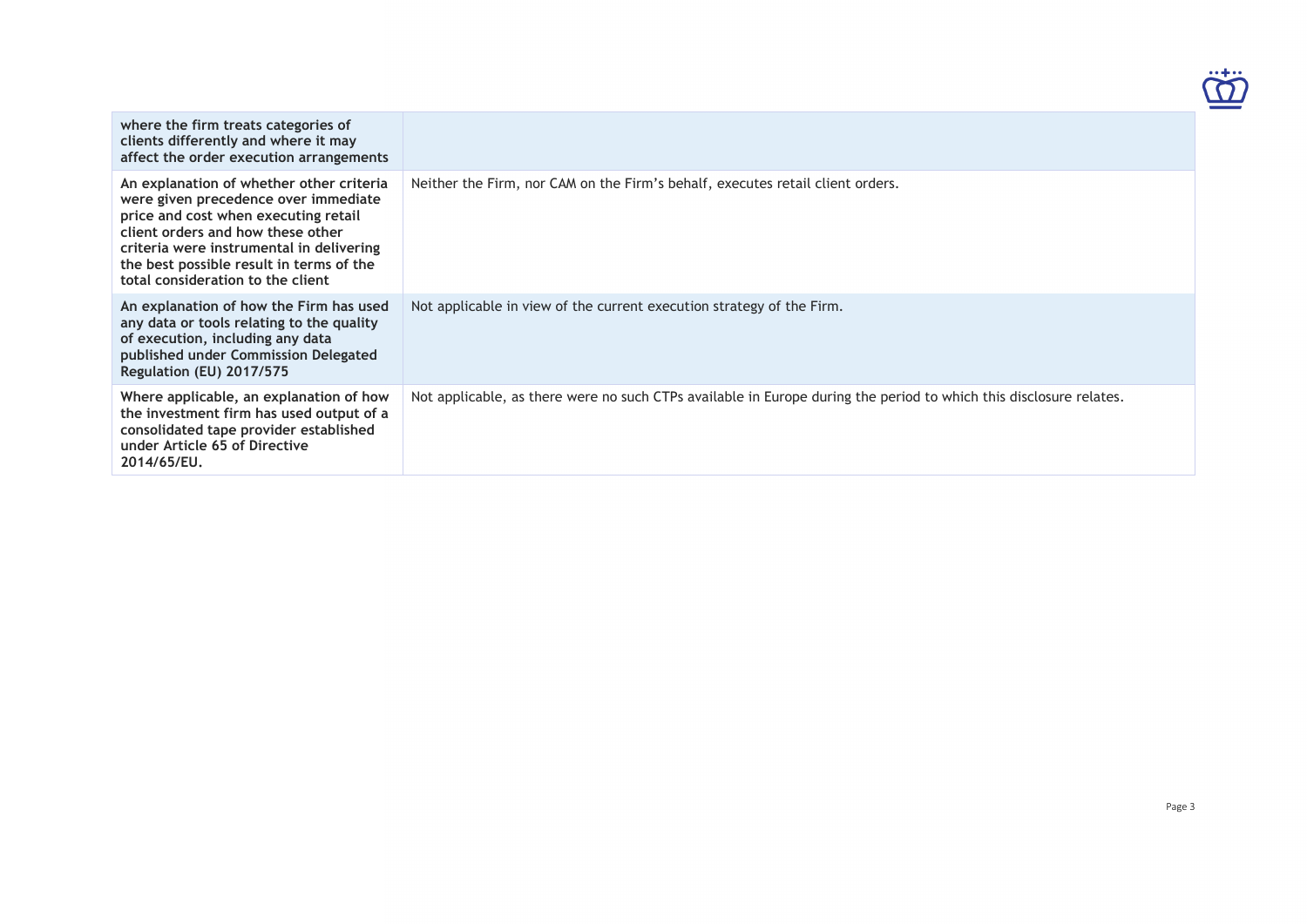

# **BEST EXECUTION DISCLOSURE (RTS 28): 1 JANUARY – 31 DECEMBER 2020**

Coronation International Limited ("CIL" or "the Firm")

| Class of instrument                                                                |                                                                                            |                                                                                    |                                 |                                    |                                  |
|------------------------------------------------------------------------------------|--------------------------------------------------------------------------------------------|------------------------------------------------------------------------------------|---------------------------------|------------------------------------|----------------------------------|
|                                                                                    | Equity Derivatives (Futures admitted to trading on a trading venue) - Equity Index Futures |                                                                                    |                                 |                                    |                                  |
| Notification if <1 average trade per<br>business day in the previous year          | Y                                                                                          |                                                                                    |                                 |                                    |                                  |
| Top five execution venues ranked in terms<br>of trading volumes (descending order) | Proportion of volume<br>traded as a<br>percentage of total<br>in that class                | <b>Proportion of orders</b><br>executed as<br>percentage of total<br>in that class | Percentage of<br>passive orders | Percentage of<br>aggressive orders | Percentage of<br>directed orders |
| Coronation Asset Management -<br>549300FHIOWC13LLHF88                              | 100%                                                                                       | 100%                                                                               | n/a                             | n/a                                | n/a                              |
| Name and Venue Identifier (MIC or LEI)                                             |                                                                                            |                                                                                    |                                 |                                    |                                  |
| Name and Venue Identifier (MIC or LEI)                                             |                                                                                            |                                                                                    |                                 |                                    |                                  |
| Name and Venue Identifier (MIC or LEI)                                             |                                                                                            |                                                                                    |                                 |                                    |                                  |
| Name and Venue Identifier (MIC or LEI)                                             |                                                                                            |                                                                                    |                                 |                                    |                                  |

| Class of instrument                                                                | Other - Units in Collective Investment Undertakings                         |                                                                                    |                                 |                                    |                                  |
|------------------------------------------------------------------------------------|-----------------------------------------------------------------------------|------------------------------------------------------------------------------------|---------------------------------|------------------------------------|----------------------------------|
| Notification if <1 average trade per<br>business day in the previous year          | Υ                                                                           |                                                                                    |                                 |                                    |                                  |
| Top five execution venues ranked in terms<br>of trading volumes (descending order) | Proportion of volume<br>traded as a<br>percentage of total<br>in that class | <b>Proportion of orders</b><br>executed as<br>percentage of total<br>in that class | Percentage of<br>passive orders | Percentage of<br>aggressive orders | Percentage of<br>directed orders |
| Direct with fund manager                                                           | 100%                                                                        | 100%                                                                               | n/a                             | n/a                                | n/a                              |
| Name and Venue Identifier (MIC or LEI)                                             |                                                                             |                                                                                    |                                 |                                    |                                  |
| Name and Venue Identifier (MIC or LEI)                                             |                                                                             |                                                                                    |                                 |                                    |                                  |
| Name and Venue Identifier (MIC or LEI)                                             |                                                                             |                                                                                    |                                 |                                    |                                  |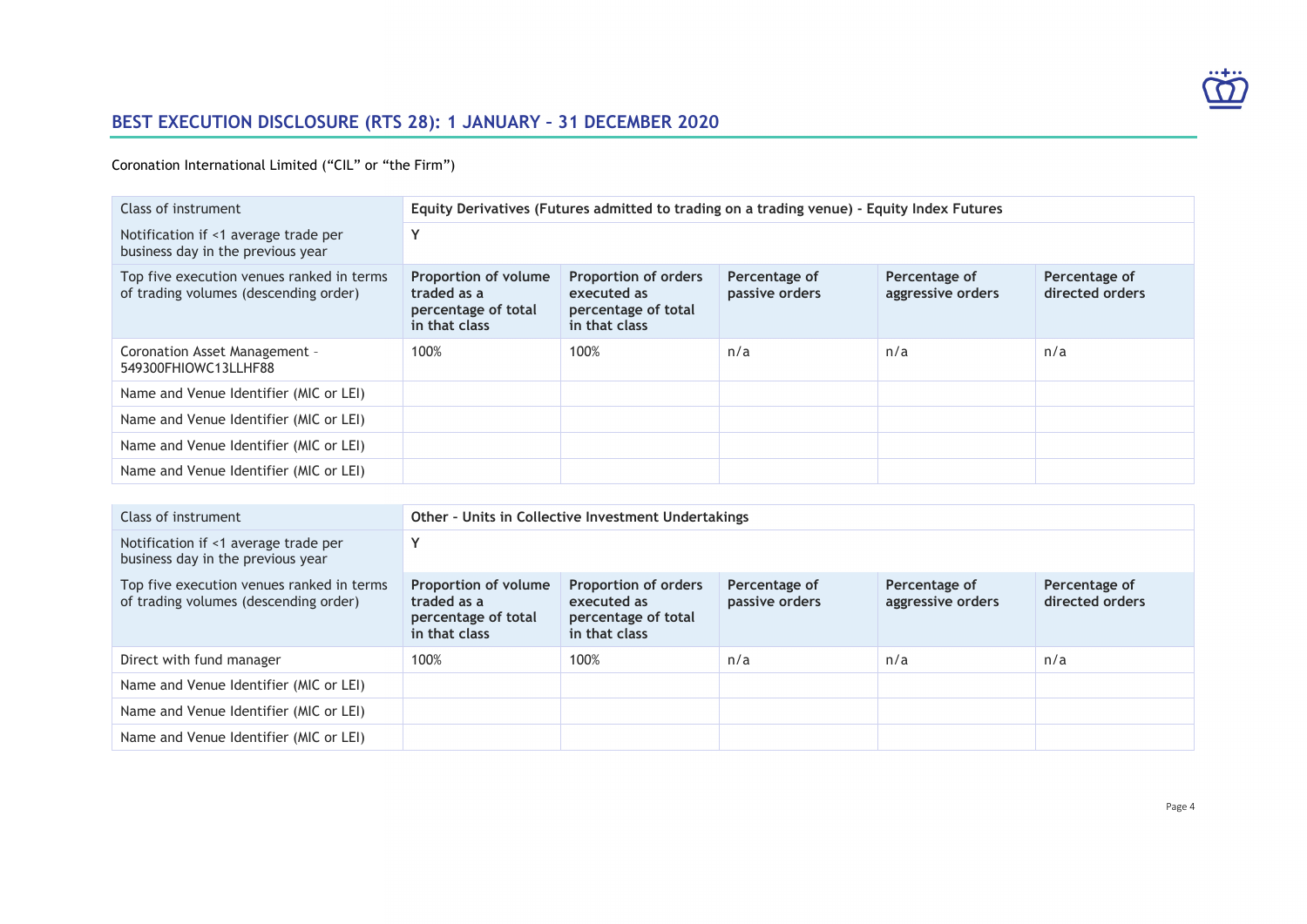### QUALITATIVE INFORMATION

| A summary of the analysis and<br>conclusions the firm draws from its<br>detailed monitoring of the quality of<br>execution obtained on the execution<br>venues where it executed all client<br>orders in the previous year                          | Equity Derivatives (Futures and Options admitted to trading on a trading venue, Swaps and other Equity Derivatives)<br>The Firm delegates execution in equity derivatives (S&P Futures) to Coronation Asset Management (Pty) Ltd ("CAM").<br>These transactions are carried out under the terms of the Coronation Group Order Execution Policy. CAM makes a<br>Quarterly Declaration to CIL confirming that these transactions have been carried out in accordance with the Group Order<br>Execution Policy.<br>Other - Units in Collective Investment Undertakings<br>Transactions in fund units are purchased or redeemed directly from the investment manager of the relevant fund. As there<br>is only one execution venue in each instance to place the order, CIL utilises that venue irrespective of the execution<br>factors such as price, cost, speed or any other consideration. |
|-----------------------------------------------------------------------------------------------------------------------------------------------------------------------------------------------------------------------------------------------------|---------------------------------------------------------------------------------------------------------------------------------------------------------------------------------------------------------------------------------------------------------------------------------------------------------------------------------------------------------------------------------------------------------------------------------------------------------------------------------------------------------------------------------------------------------------------------------------------------------------------------------------------------------------------------------------------------------------------------------------------------------------------------------------------------------------------------------------------------------------------------------------------|
| An explanation of the relative<br>importance the firm gave to the<br>execution factors of price, costs, speed,<br>likelihood of execution or any other<br>consideration including qualitative<br>factors when assessing the quality of<br>execution | See answer above.                                                                                                                                                                                                                                                                                                                                                                                                                                                                                                                                                                                                                                                                                                                                                                                                                                                                           |
| A description of any close links, conflicts<br>of interests, and common ownerships<br>with respect to any execution venues<br>used to execute orders                                                                                                | The Firm is part of the same Group as the entities executing (in an agency capacity) the transactions. There is complete<br>alignment of interests in terms of obtaining the best possible result for the client.                                                                                                                                                                                                                                                                                                                                                                                                                                                                                                                                                                                                                                                                           |
| A description of any specific<br>arrangements with any execution venues<br>regarding payments made or received,<br>discounts, rebates or non-monetary<br>benefits received                                                                          | Neither CIL nor CAM have entered into any arrangements with execution venues regarding payments made or received,<br>discounts or non-monetary benefits that would compromise their ability to meet their obligations in regards to best<br>execution, conflicts of interest or inducements.<br>CIL and CAM will pay for any research from their own P&L in relation to any directly managed international (non-South<br>African) strategies and as such have arrangements in place to remunerate certain firms for the receipt of such research.<br>CIL has not received any minor non-monetary benefits from execution venues during the year.                                                                                                                                                                                                                                            |
| An explanation of the factors that led to<br>a change in the list of execution venues<br>listed in the firm's execution policy, if<br>such a change occurred                                                                                        | The list of execution venues referenced above did not change during the period under review.                                                                                                                                                                                                                                                                                                                                                                                                                                                                                                                                                                                                                                                                                                                                                                                                |
| An explanation of how order execution<br>differs according to client categorisation,                                                                                                                                                                | CIL's clients are exclusively professional clients. In any event, from an order execution perspective, CAM does not treat<br>one client category differently from any other client category.                                                                                                                                                                                                                                                                                                                                                                                                                                                                                                                                                                                                                                                                                                |